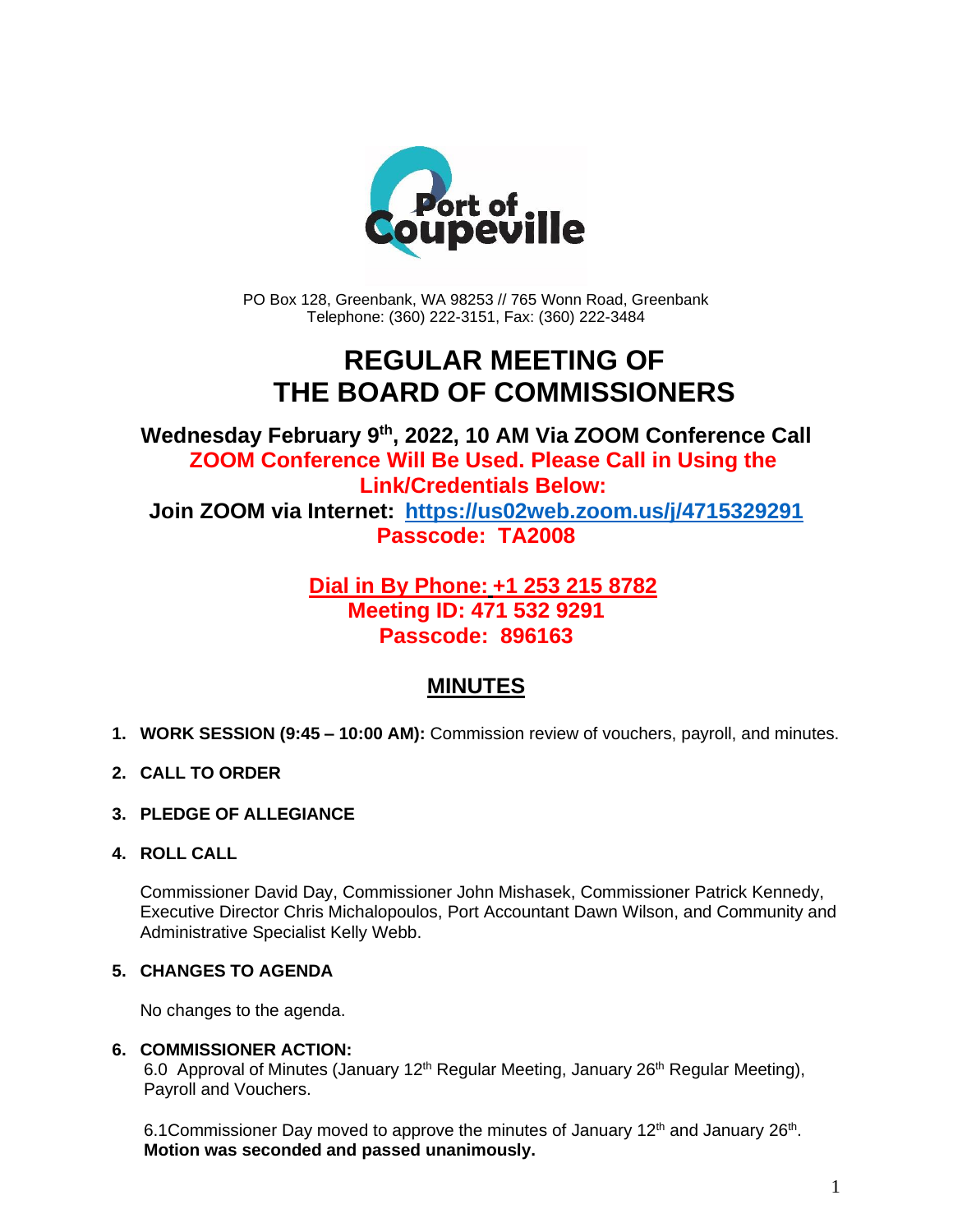6.2 Commissioner Mishasek moved to approve the following vouchers, payroll, and electronic payments from December for payment. **Motion was seconded and passed unanimously.**

**Meeting** 

| Voucher warrant numbers: 22-0201 through 22-0236       | \$53,971.73        |
|--------------------------------------------------------|--------------------|
| Payroll warrant number: 22-0237 through 22-0243        | \$17,043.52        |
| Electronic payments dates: (no voucher numbers needed) | \$4,903.60         |
| Total Payables:                                        | <u>\$75,918.85</u> |

**7.PUBLIC COMMENT -** *This time is set aside for members of the public to speak to the Board regarding subjects of concern, interest, or items on the Agenda. The Board will take all information under advisement, but generally will not take any action unless it is emergent in nature. To ensure your comments are recorded, please state your name and city of residence. Please limit comments to 5 minutes. If you have any documents to present to the Board, please email them to the Port Executive Director prior to the meeting.*

#### **No public comment.**

#### **8.FINANCIAL UPDATE**

Port Accountant Dawn Wilson gave an updated report.

Commissioner Day asked about the line of credit and an update on the termination date, rate, and any actions to be taken. Port Accountant Dawn Wilson and Executive Director Michalopoulos will report back.

Commissioner Mishasek asked about the Port's Interest Account and its status. Port Accountant Dawn Wilson provided the requested information.

#### **9.EXECUTIVE DIRECTOR REPORT**

Executive Director Michalopoulos provided a report for the month of January.

#### 10. **OLD BUSINESS**

10.1 Discussion: Broadband Phase 2 Update

The proposed address list for the build area is being reviewed.

Commissioner Day asked how Petrichor's time is paid. Executive Director Michalopoulos clarified it was through the RCEDF grant.

Commissioner Kennedy asked if there would be overbuilding in our proposed build area. Executive Director Michalopoulos explained that the Port is only going after the underserved client and could build over current carriers to serve them.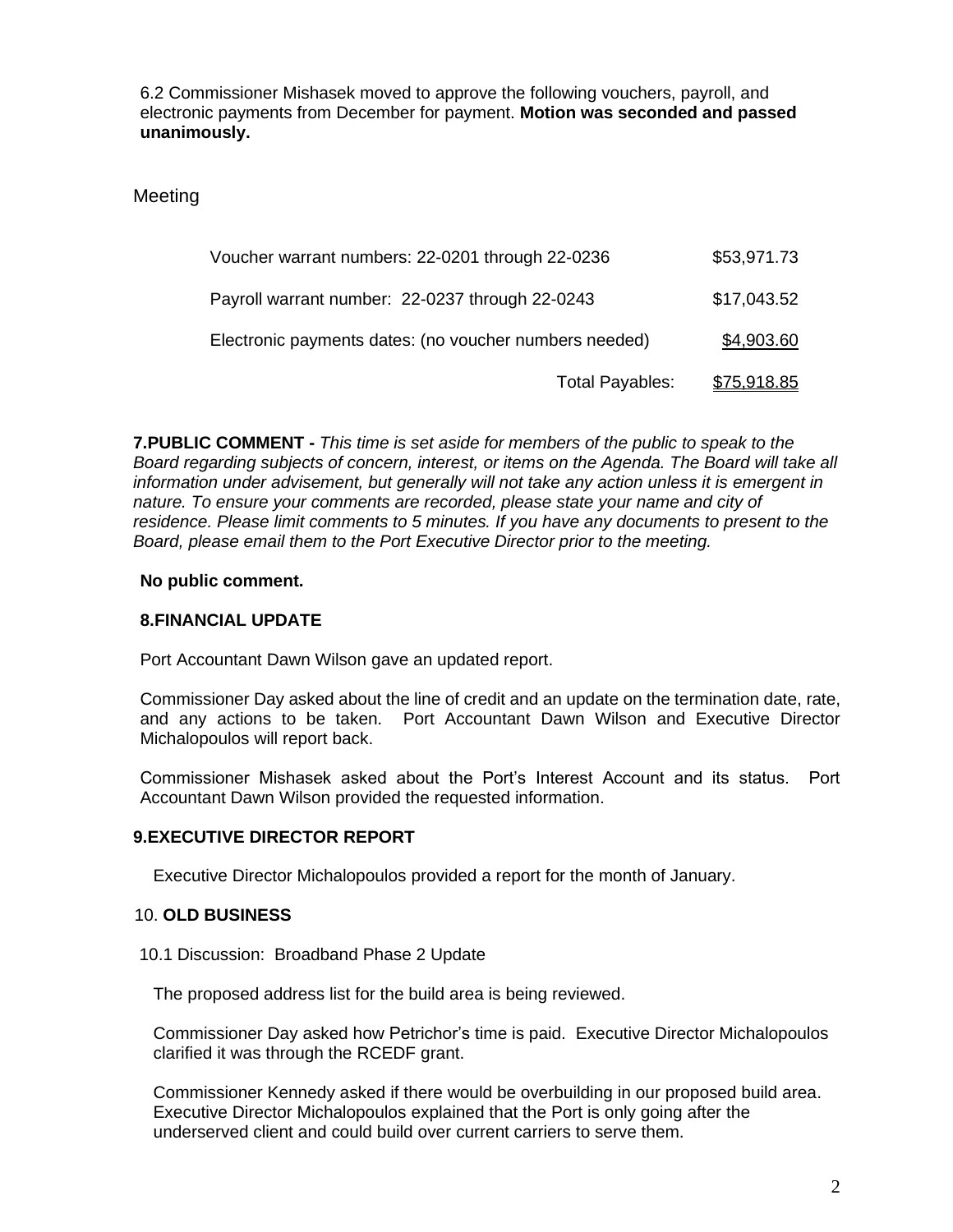Commissioner Kennedy asked us to keep in mind that telecommunications companies come and go, and what would happen if our partner, Ziply, goes out of business. Executive Director Michalopoulos said he would research the concern.

10.2 Action: Commission Bylaw Review and Update

Executive Director Michalopoulos again reviewed the proposed changes presented last meeting, reconfirming the general changes suggested to bring the bylaws up to date.

Commissioner Day stated having general bylaws in place complimenting the states RCW's is a practice ports have supported for many years.

There was no discussion. **The motion was seconded and passed unanimously.** 

#### 11 **PRESIDING OFFICER'S REPORT**

Commissioner Mishasek discussed topics regarding biochar and bio solids.

#### **12 COMMITTEE REPORTS**

Commissioner Day submitted written reports to the Port staff and Commissioners. He discussed the most recent COG and IRTPO meeting and the abundant amount of information that was shared.

Commissioner Mishasek commented on the broadband project progress and asked when a permanent list of affected addresses could be shared. Executive Director Michalopoulos stated the list is being reviewed with no hard due date.

#### **13 COMMISSIONER DISCUSSION**

Commissioner Day requested a future discussion for the Commissioners and Port staff to consider uses for the Wonn Road Triangle land.

#### **14 Executive Session:**

Per RCW 42.30.110 (1)(b), To consider the selection of a site or the acquisition of real estate.

**The Board entered Executive Session at 11:28 AM and exited at 12:05 PM. No actions were taken in the Executive Session.**

#### **15 ADJOURN**

The meeting adjourned at 12:08 PM.

[David Day \(Mar 11, 2022 06:05 PST\)](https://na3.documents.adobe.com/verifier?tx=CBJCHBCAABAAARuyjkUAdLodBJgmylCsmCrVrudUcHoA) [JOHN S MISHASEK \(Mar 9, 2022 17:28 PST\)](https://na3.documents.adobe.com/verifier?tx=CBJCHBCAABAAARuyjkUAdLodBJgmylCsmCrVrudUcHoA)

Grad Munback

[Patrick Kennedy](https://na3.documents.adobe.com/verifier?tx=CBJCHBCAABAAARuyjkUAdLodBJgmylCsmCrVrudUcHoA)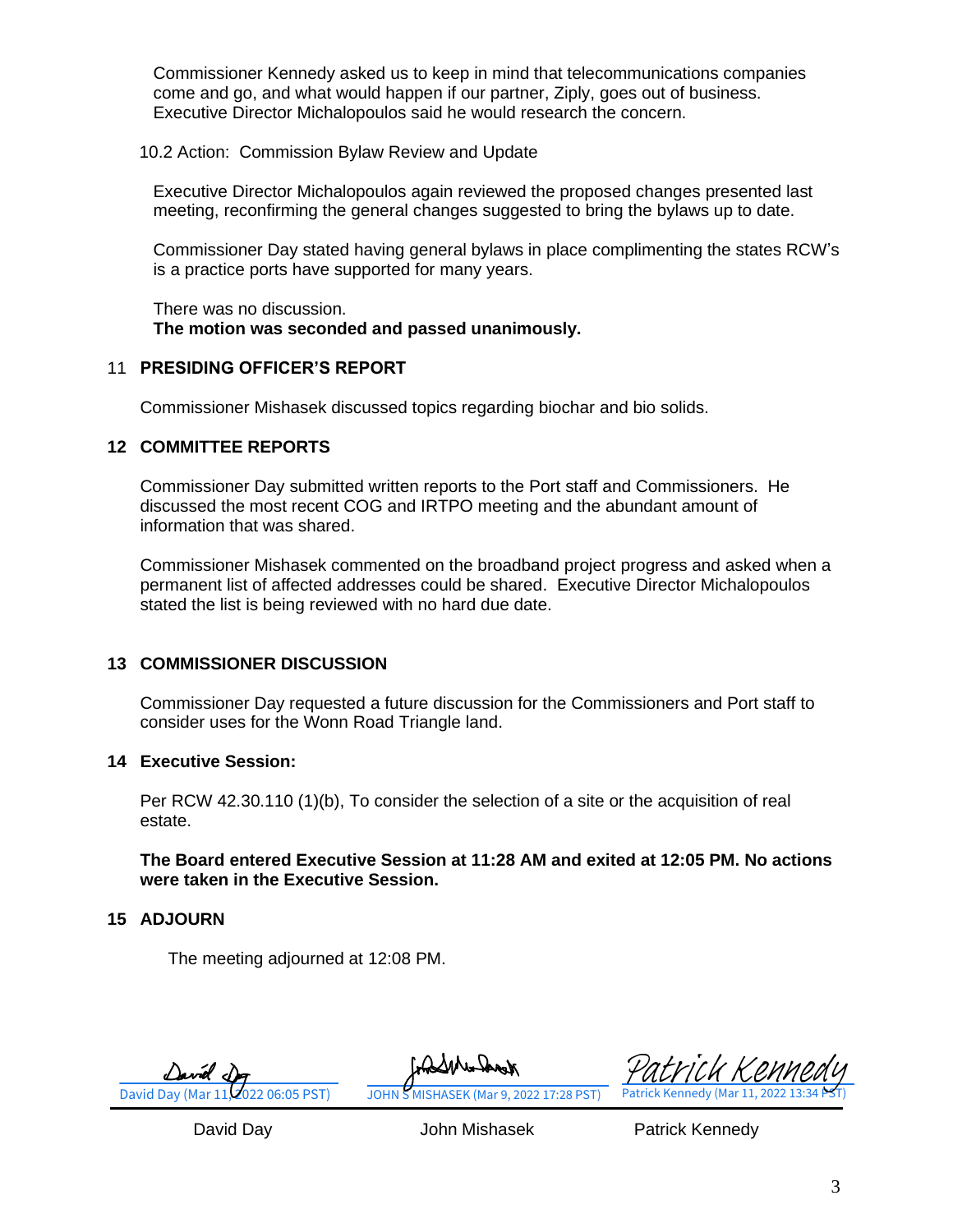#### Next regular meeting: Wednesday, February 23<sup>rd</sup>, 2022, 6:00 PM Via ZOOM Conference. **Please Call in or Participate Via the Link Below: Join ZOOM via Internet:** <https://us04web.zoom.us/j/4715329291> **Passcode: TA2008 Dial In By Phone: +1 669 900 6833 Meeting ID: 471 532 9291 Passcode: 896163**

**Posted to: Port of Coupeville Web Page -- www.portofcoupeville.org United States Post Office – Coupeville & Greenbank, Washington Whidbey News Times – [editor@whidbeynewsgroup.com](mailto:editor@whidbeynewsgroup.com) Town of Coupeville – [clerktreasurer@townofcoupeville.org](mailto:clerktreasurer@townofcoupeville.org)**

#### **2.9.2022/V1**